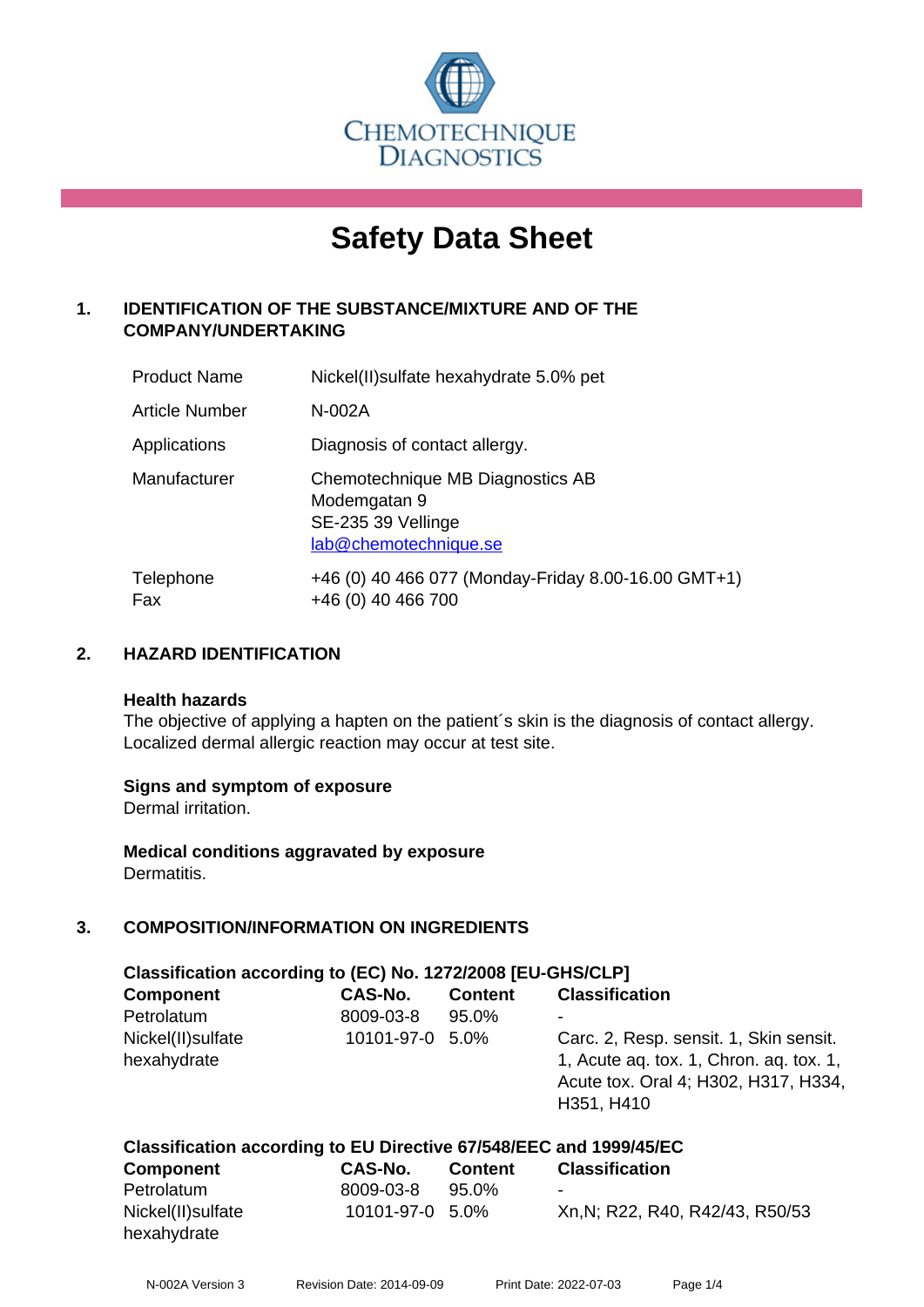## **4. FIRST AID MEASURES**

**Emergency and first aid procedures** Obtain medical attention.

## **5. FIRE-FIGHTING MEASURES\***

#### **Suitable extinguish media**

CO2, powder or water spray. Fight larger fires with water spray or alcohol resistant foam.

**For safety reasons unsuitable extinguishing agents** Water with full jet.

**Special protective equipment for fire-fighters** Wear self-contained respiratory protective device. Wear fully protective suit.

\*Data is shown for petrolatum only

## **6. ACCIDENTAL RELEASES MEASURES**

**Steps to be taken if material is released or spilled** Contain and place in a closed container.

## **7. HANDLING AND STORAGE**

**Precautions to be taken in handling and storage** Store dark at 5-8°C. Avoid extended exposure to light. FOR EXTERNAL USE ONLY.

## **8. EXPOSURE CONTROLS/PERSONAL PROTECTION**

**Respiratory protection** Not required.

**Ventilation** Local exhaust.

**Protective gloves** Disposal gloves.

**Eye protection** Not required with normal use.

**Work/Hygienic practices** Wash hands after each use.

## **9. PHYSICAL AND CHEMICAL PROPERTIES**

Odour **Odourless** 

Appearance Green Semi-solid

Melting point\* 50-55° C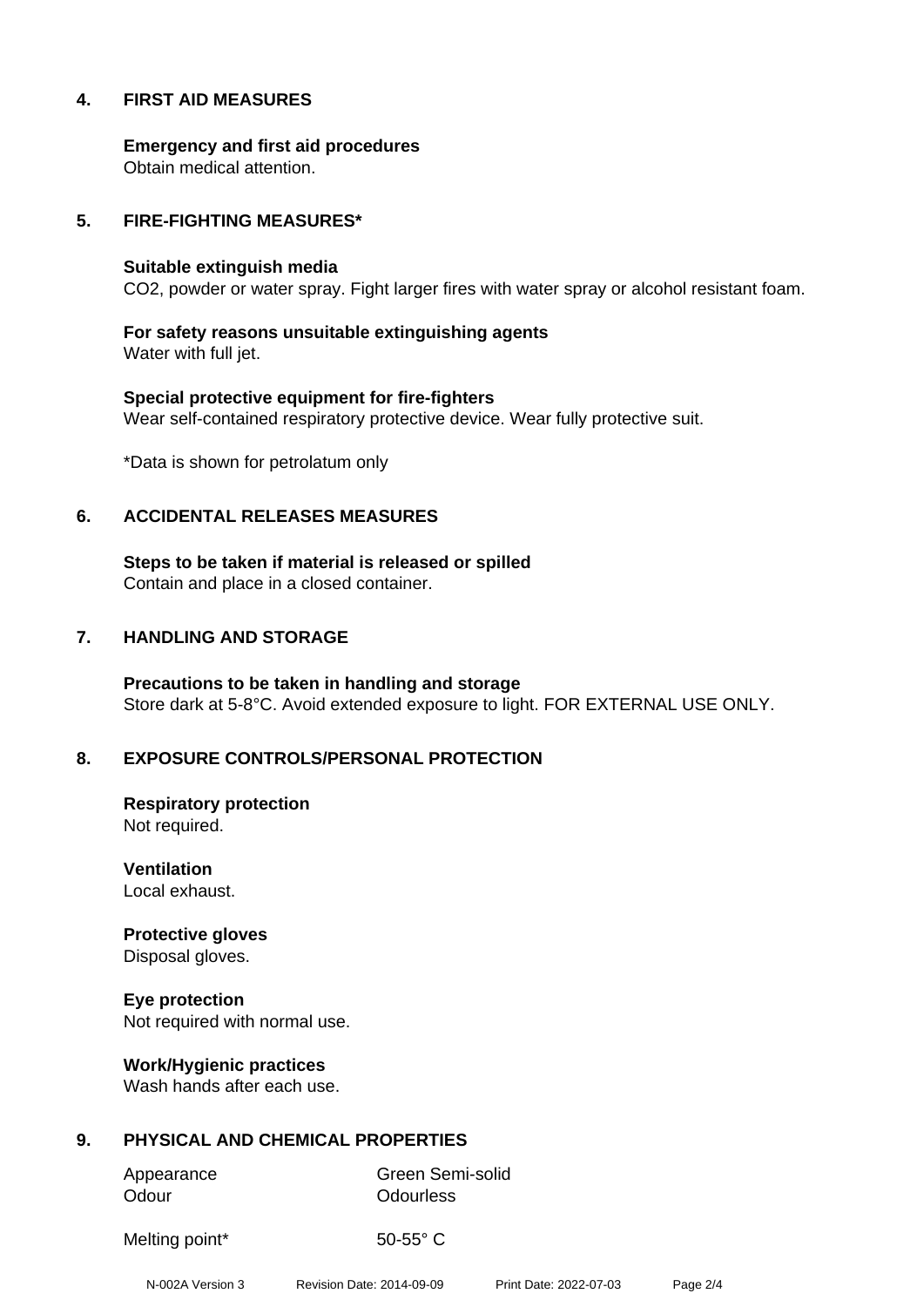Boiling point\* No data available Flash point\*  $>100^{\circ}$ C Self ignition\* Product does not self ignite. Danger of explosion\* Product does not present an explosion hazard. Density\* No data available. Solubility in/Miscibility with Water\* Insoluble

\*Data is shown for petrolatum only

## **10. STABILITY AND REACTIVITY**

## **Incompability**

May react with strong oxidizing agents.

## **Stability**

Stable at recommended storage conditions.

## **Hazardous byproducts**

Combustion may generate CO, CO2 and other oxides.

## **Hazardous polymerization**

Will not occur.

## **11. TOXICOLOGICAL INFORMATION**

No data available.

## **12. ECOLOGICAL INFORMATION**

No data available.

## **13. DISPOSAL CONSIDERATIONS**

## **Waste disposal method**

Comply with federal, state/provincial and local regulation.

## **14. TRANSPORT INFORMATION**

Not dangerous goods.

## **15. REGULATORY INFORMATION**

The classification is according to the latest editions of the EU lists, and extended by company and literature data.

## **16. OTHER INFORMATION**

## **Text of H-statements and R-phrases mentioned in Section 3**

| Carc. 2.         |                           | Carcinogenicity (Category 2)           |          |  |
|------------------|---------------------------|----------------------------------------|----------|--|
| Resp. sensit. 1  |                           | Respiratory sensitization (Category 1) |          |  |
| N-002A Version 3 | Revision Date: 2014-09-09 | Print Date: 2022-07-03                 | Page 3/4 |  |